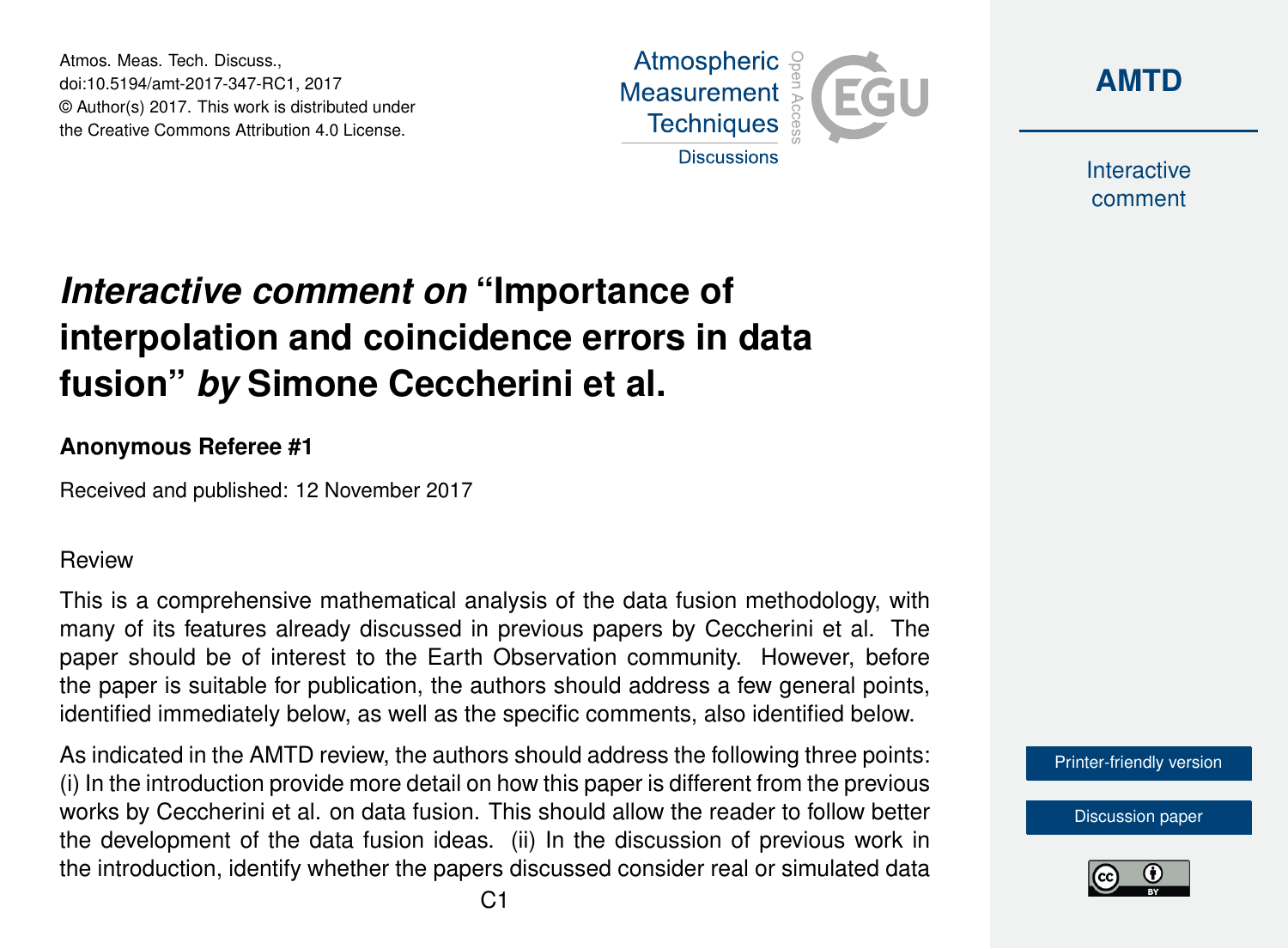(e.g., Natraj et al. consider simulated data). (iii) On the issue of studies using multispectral simulated observations (discussed in the introduction) I suggest the authors consider including the following references, which include other combinations besides IR and UV, and two review papers:

Timmermans, R., W.A. Lahoz, J.-L. Attié, V.-H. Peuch, L. Curier, D. Edwards, H. Eskes, and P. Builtjes, 2015: Observing System Simulation Experiments for Air Quality. Atmos. Env., 115, 199-213, doi:10.1016/j.atmosenv.2015.05.032. This is a review paper.

Hache, E., J.-L.Attié, C. Tournier, P. Ricaud, L. Coret, W.A. Lahoz, L. El Amraoui, B. Josse, P. Hamer, J. Warner, X. Liu, K. Chance, M. Hoepfner, R. Spurr, V. Natraj, S. Kuwalik, and A. Eldering, 2014: The added value of a geostationary thermal infrared and visible instrument to monitor ozone for air quality. Atmos. Meas. Tech., 7, 2185- 2201. This paper uses the thermal infrared and the visible. Note that Natraj et al. considers other combinations besides IR and UV.

Lahoz, W.A., V.-H. Peuch, J. Orphal, J.-L. Attié, K. Chance, X. Liu, D. Edwards, H. Elbern, J.-M. Flaud, M. Claeyman, and L. El Amraoui, 2012: Monitoring air quality from space: The case for the geostationary platform. Bull. Amer. Meteorol. Soc., 93, 221-233, doi: 10.1175/BAMS-D-11-00045.1, 221-233. This is a review paper.

Specific comments:

P. 2

L. 40: Why choose 6 km for the correlation length?

P. 6

L. 19: Why choose a 5% a priori error?

P. 7

L. 23: I suggest you remove "indeed". Same elsewhere. Please omit needless words.

**[AMTD](https://www.atmos-meas-tech-discuss.net/)**

**Interactive** comment

[Printer-friendly version](https://www.atmos-meas-tech-discuss.net/amt-2017-347/amt-2017-347-RC1-print.pdf)

[Discussion paper](https://www.atmos-meas-tech-discuss.net/amt-2017-347)